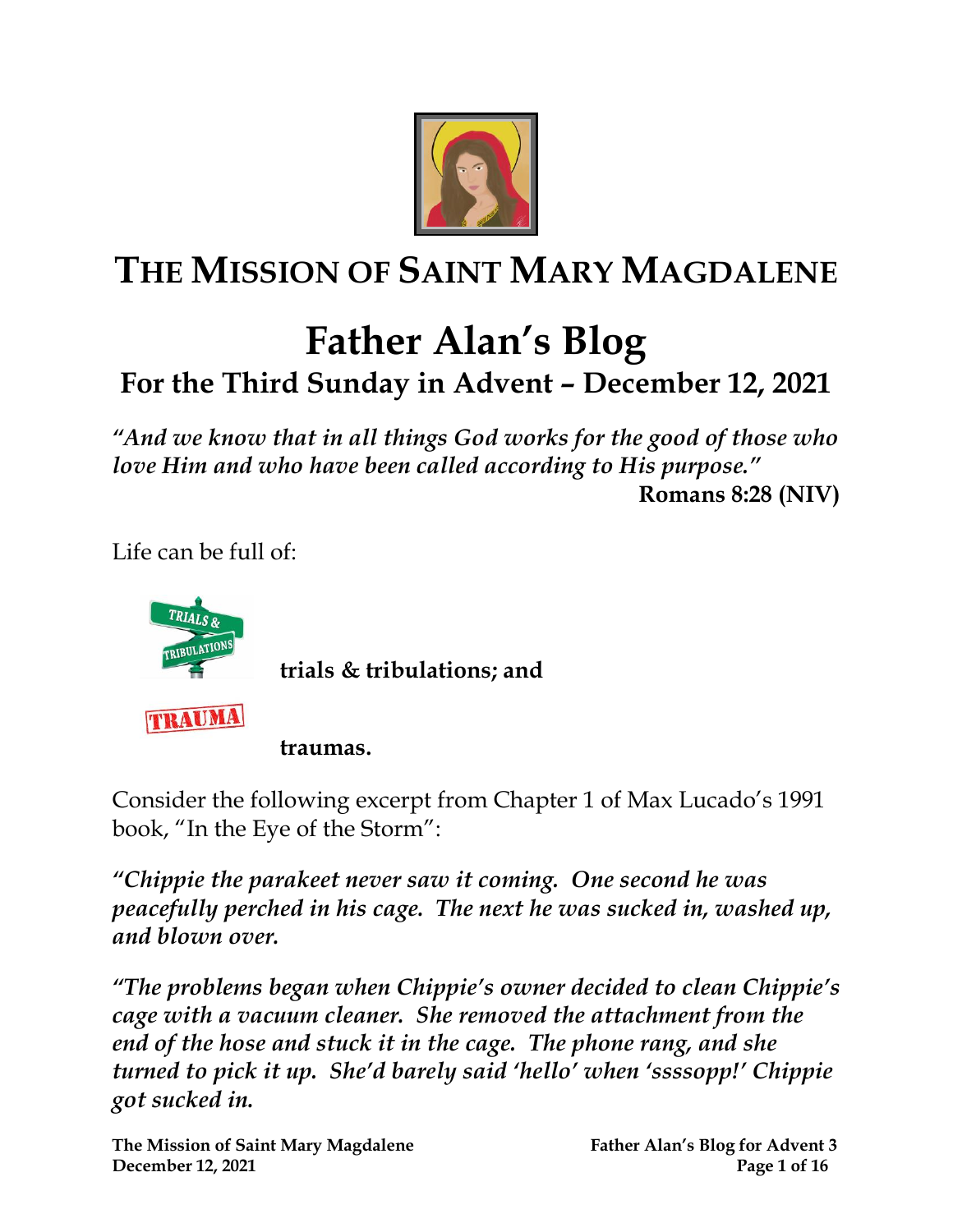*"The bird owner gasped, put down the phone, turned off the vacuum, and opened the bag. There was Chippie – still alive, but stunned. Since the bird was covered with dust and soot, she grabbed him and raced to the bathroom, turned on the faucet, and held Chippie under the running water. Then, realizing that Chippie was soaked and shivering, she did what any compassionate bird owner would do…she reached for the hair dryer and blasted the pet with hot air.*

*"Poor Chippie never knew what hit him.*

*"A few days after the trauma, the reporter who'd initially written about the event contacted Chippie's owner to see how the bird was recovering. 'Well,' she replied, 'Chippie doesn't sing much anymore – he just sits and stares.'*

*"It's hard not to see why. Sucked in, washed up, and blown over… That's enough to steal the song from the stoutest heart."*

Life can also be full of:



**tragedies.** 

Irish poet and playwright Oscar Wilde was once quoted as saying:

*"In this world there are only two tragedies. One is not getting what one wants, and the other is getting it."*



Certainly, being a Christian is a blessing. Nevertheless, this world is under a curse. Thus, the outcome of our best efforts is often not for what we had hoped (or had asked), as: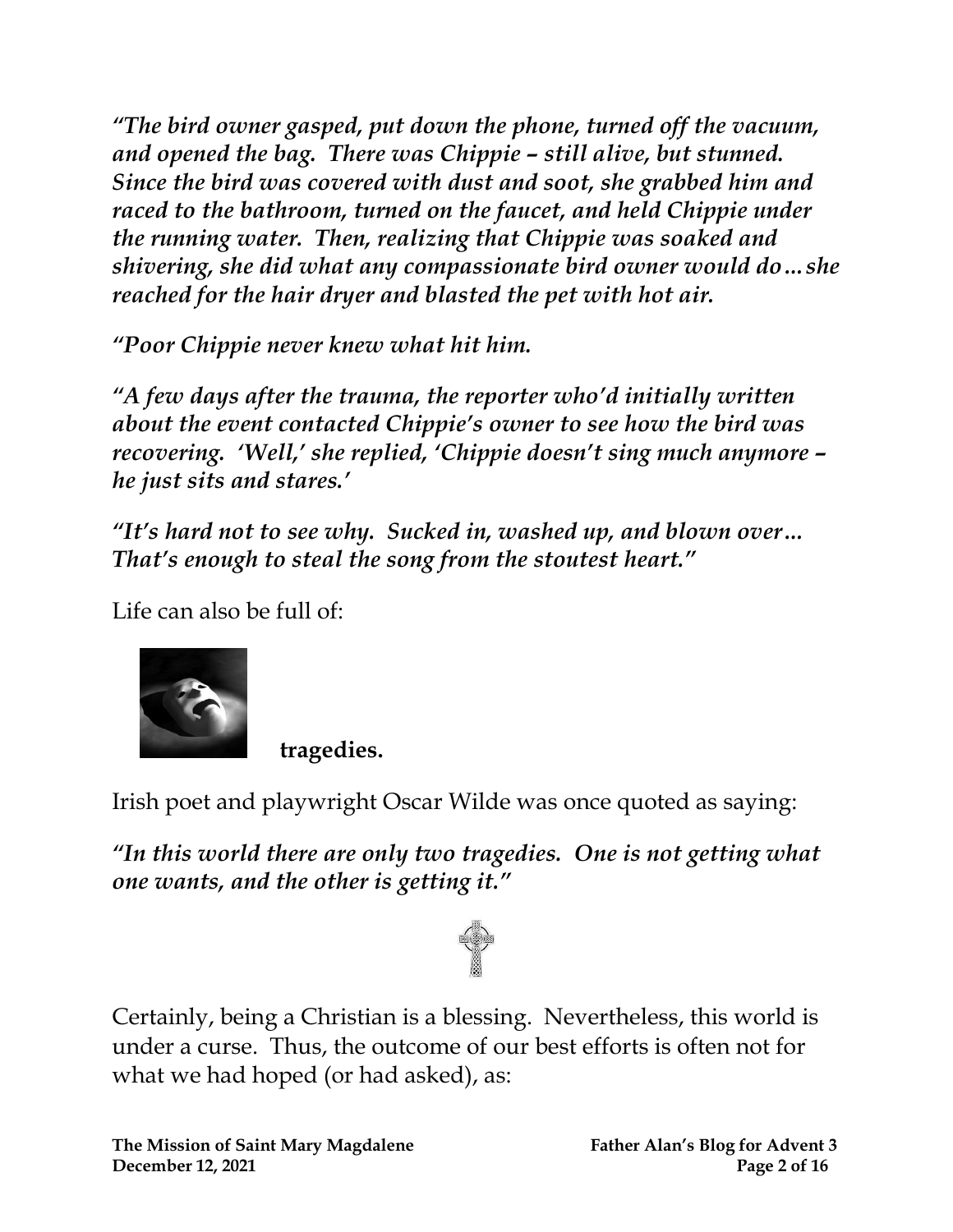

**things go wrong; or**

**plans fail; or**

**tragedy strikes; or**



**death takes its toll.**

Accordingly, pain can be a huge part of our everyday lives. Despite Holy Scripture repeatedly telling us that we (as followers of the Lord Jesus Christ) can have joy in all our:



**trials & tribulations;**



**traumas; and** 



**tragedies,**

(and, also, according to St. Paul in Romans 8:28 that:



**God works through everything for ultimate good),**

sometimes we are not able to see it.

**The Mission of Saint Mary Magdalene Father Alan's Blog for Advent 3 December 12, 2021 Page 3 of 16**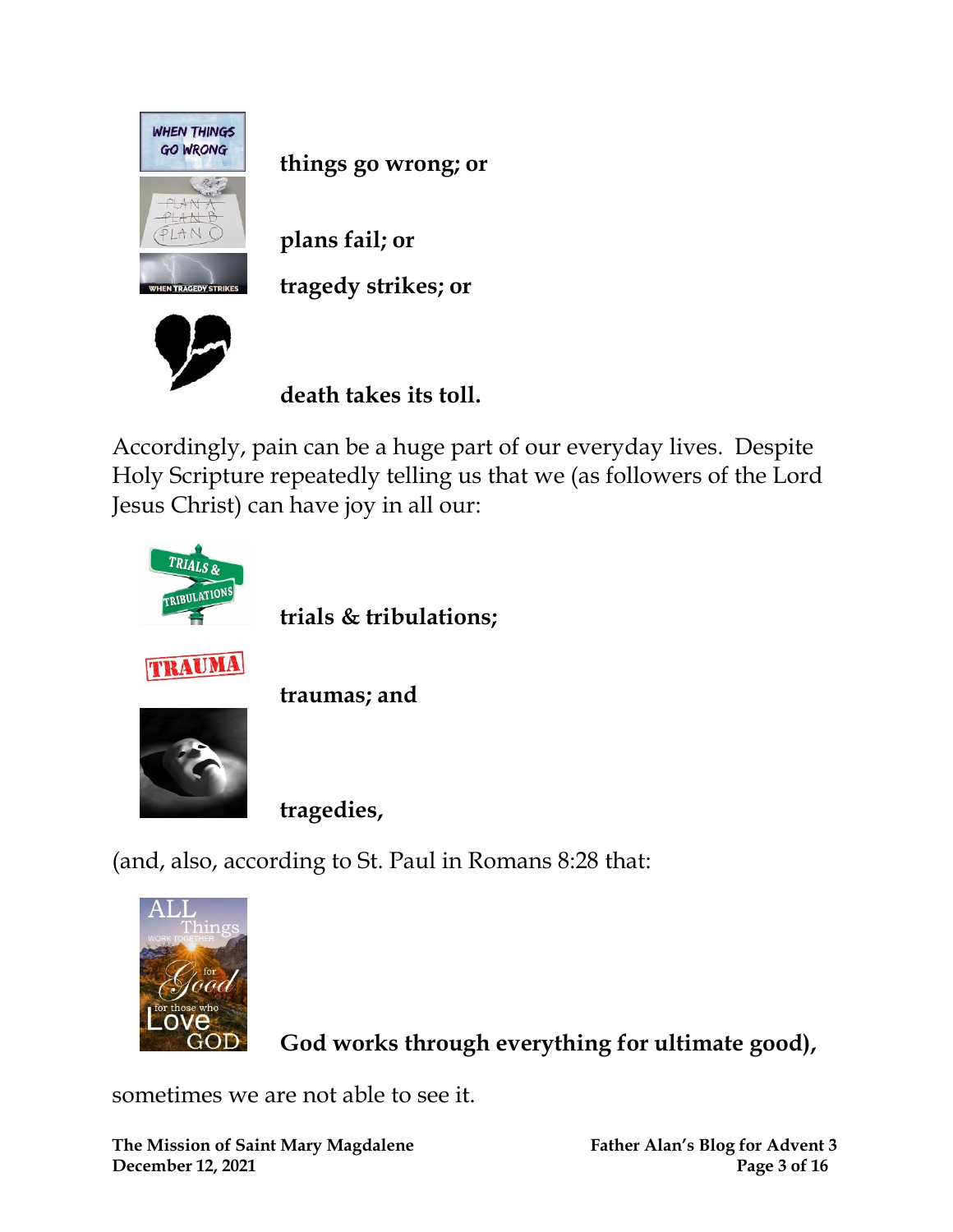Hence, some days our faith wanes, and we wonder just where God is. Take, for instance, John the Baptist, regarding whom our Lord Jesus said (St. Matthew 11:11):

## *"Truly I tell you, among those born of women there has not risen anyone greater than John the Baptist…".*

Moreover, all four Gospels confirm that John was a great preacher:



**bold and courageous.**

He even went so far as to challenge the morals of King Herod Antipas, by very publicly calling out Herod's adultery with Herodias, his own brother Phillip's wife. (Can you imagine telling Queen Elizabeth II that not only is she an adulteress, but that she is not right with God either? Well, if you do, don't expect to be invited to say Grace at the dinner table at Buckingham Palace any time soon. In John's day, though, one could rightly expect to land in prison:



## **which he did,**

as we read in today's Gospel Lesson from St. Matthew 11:2-10). In short, this is the end of the road for John the Baptist; he is living his final days in what must seem like:

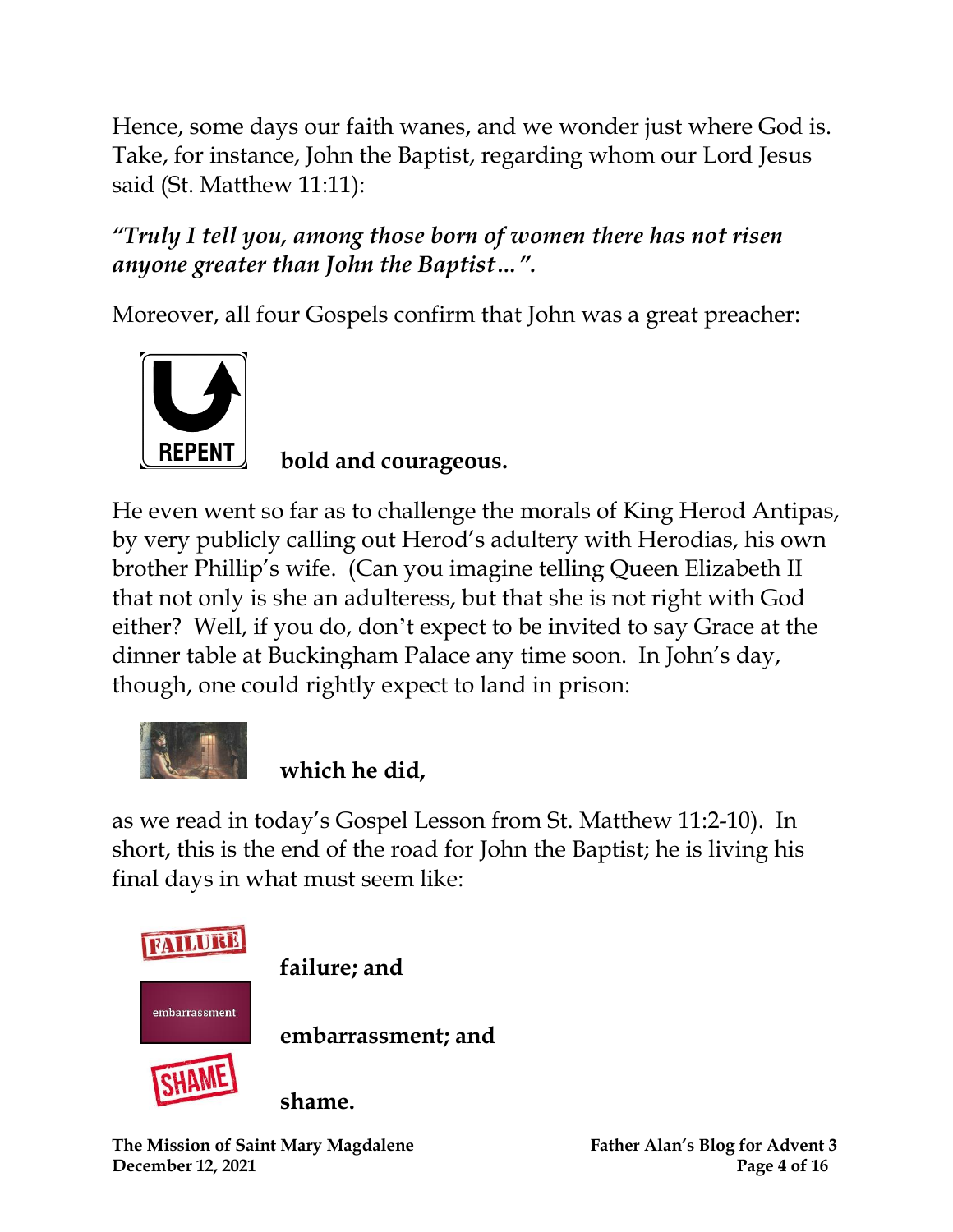Up to now, John had lived his entire life for the Lord; in fact, St. Luke affirms (in 1:41 of his Gospel) that John was filled with the Spirit of God when yet in his mother Elizabeth's womb:

## *"And it happened when Elizabeth heard the greeting of Mary that the babe leaped in her womb…".*

Additionally, as a Nazarite, John the Baptist was set aside at birth to be "a prophet of the Most High"– a **forerunner**, if you will – for God's long-promised Messiah (as attested to by St. Luke 1:76-79, and again, in 3:4-6, in quoting Isaiah 40:3-5).

So, let's make no mistake about it:



#### **John the Baptist had spent his ENTIRE LIFE living in strict obedience to God's will,**

But now we find John spending his final days in King Herod's prison, as the laughingstock of the nation. And the fact of the matter is, things are not going to get any better for him; for example, we don't read later on in any of the Gospels that John is miraculously rescued from prison:



**no angel releases him (like St. Peter in Acts 12); and**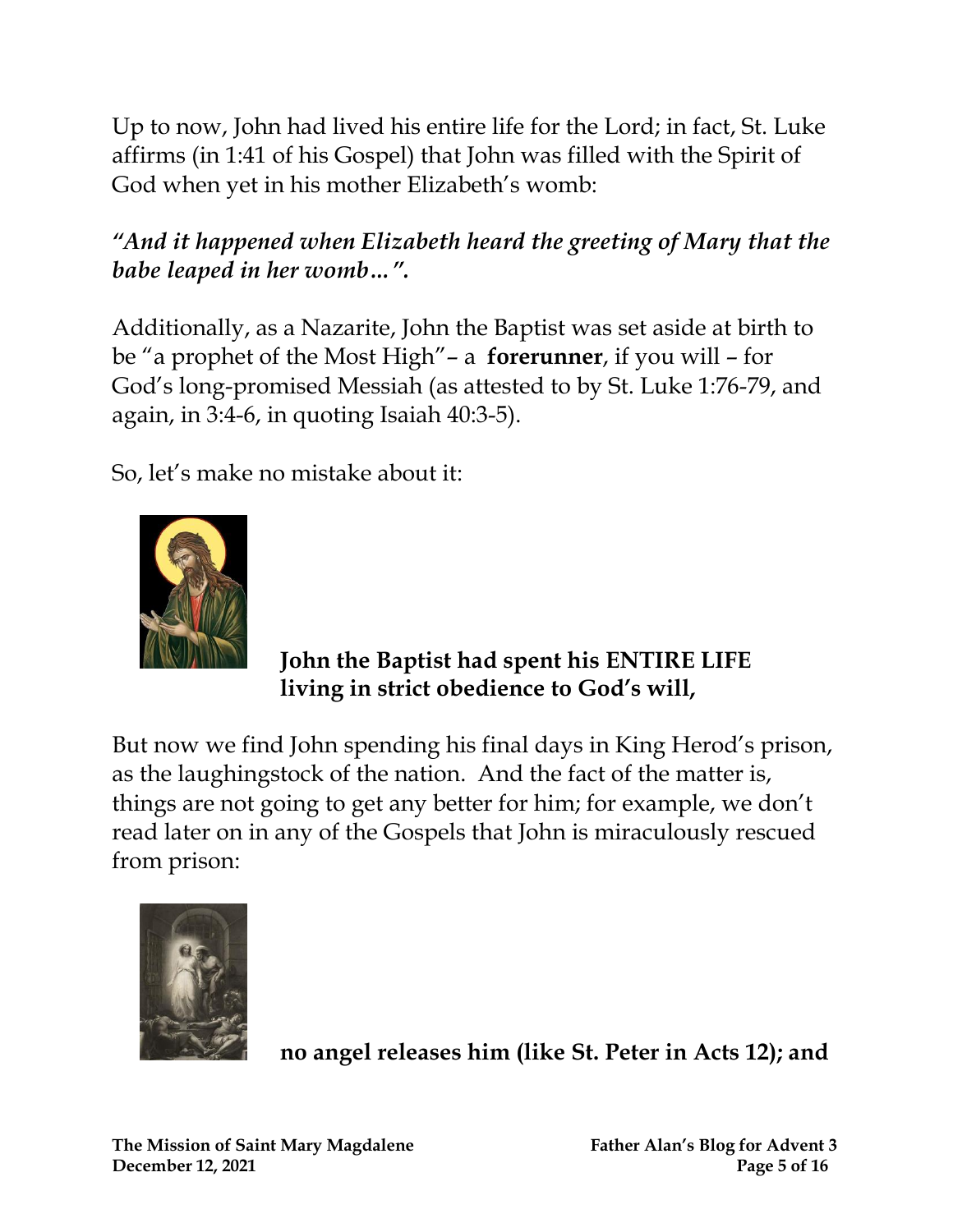



**no earthquake frees him (like Sts. Paul and Silas in Acts 16).**

## **No, John is going to die in Herod's prison.**

(Eventually, John the Baptist will be beheaded at the adulterous hands of King Herod, his equally-adulterous wife, Herodias, and his provocative teen-age stepdaughter, Salome.)

So, why do we even read about John the Baptist today, the "Third Sunday in Advent"? Because today is also known as "Gaudete Sunday" or "Rejoice Sunday" ("Gaudete" being Latin for "Rejoice", the first word of today's Introit Psalm 33). Also, despite the otherwise somber readings of the Advent season (which tend to stress the need for penitence), today's Propers emphasize the joyous anticipation of our Lord Jesus' coming (thus, given today's more joyful tone, the rose colored candle on the Advent Wreath is lit).

In addition (believe it or not), John the Baptist's life, especially in these final stages, is meant to serve as a joyful example in the face of adversity for those of us who attempt to follow in his footsteps, apart from the perplexity that John must have been feeling as he sat rotting in Herod's cold, dank, prison cell – for, without a doubt, John was having more than a few serious doubts about whether **Jesus of Nazareth was really WHO HE CLAIMED TO BE**. Accordingly, please allow me to paraphrase verses 2-3 of today's Gospel Lesson, wherein John instructs his disciples as follows: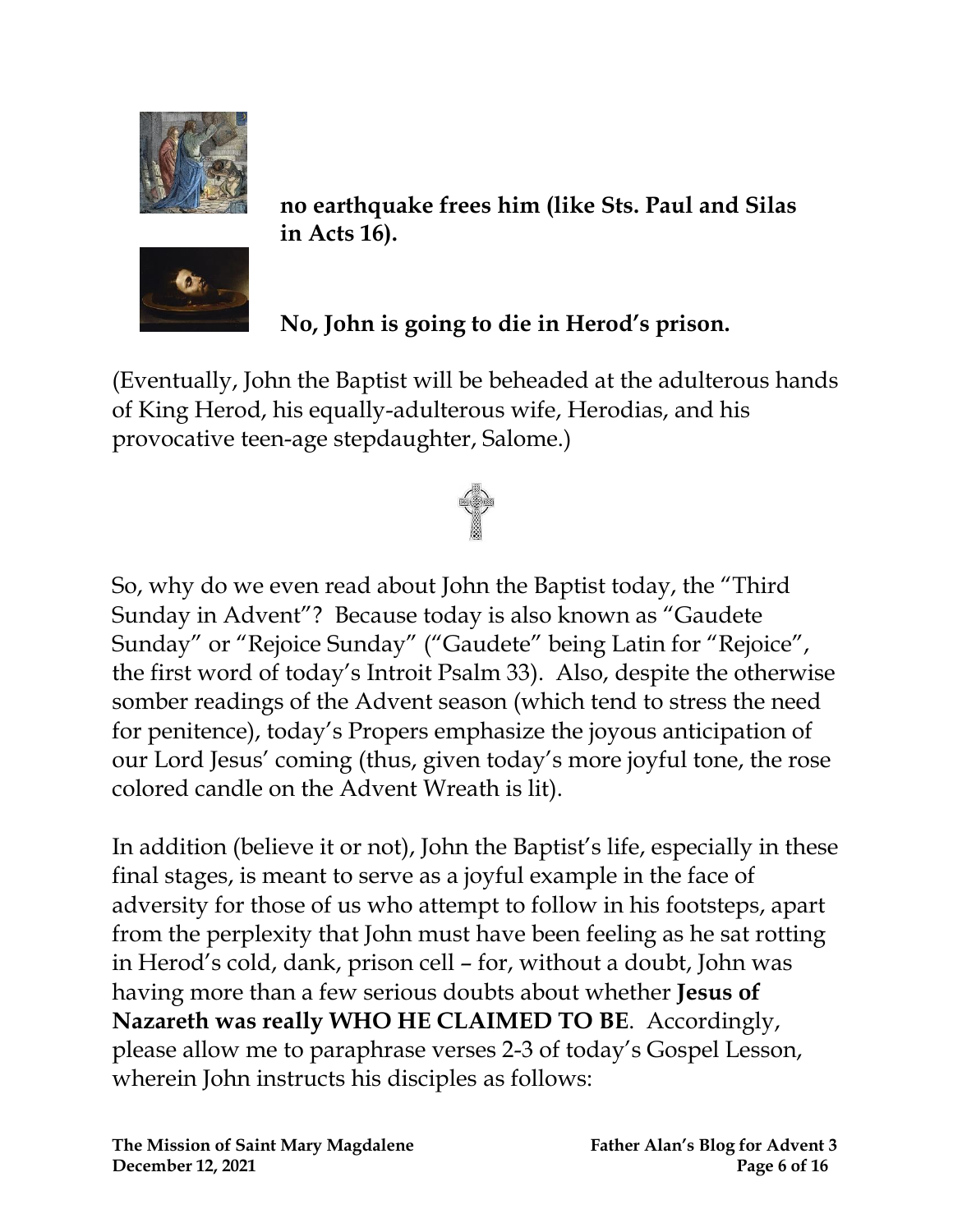

*"Go to that guy we THOUGHT was the Messiah (you know, my second cousin, Jesus of Nazareth?), and ask Him if He really IS the Messiah, or should we start looking elsewhere?!?"*)

Please permit me to ask a quick question:

Was there ever a time during John the Baptist's ministry when he knew – **for a fact** – that Jesus was the Messiah? Sure there was! Who (in St. John 1:29b) walked before Jesus declaring:



*"Behold the Lamb of God, Who taketh away the sin of the world?"* 

Who was it that said that?

Did John the Baptist have any doubts then?

So, why now?



**Because John is in an ice-cold prison and times are tough, that's why!!!**

John is used to being in better circumstances. Besides, he must have envisioned a better end than THIS – and prison was certainly not a part of his plan. In a word, John is in a deep valley, with no mountain in sight; consequently, in effect, he is saying – **pleading**, in fact: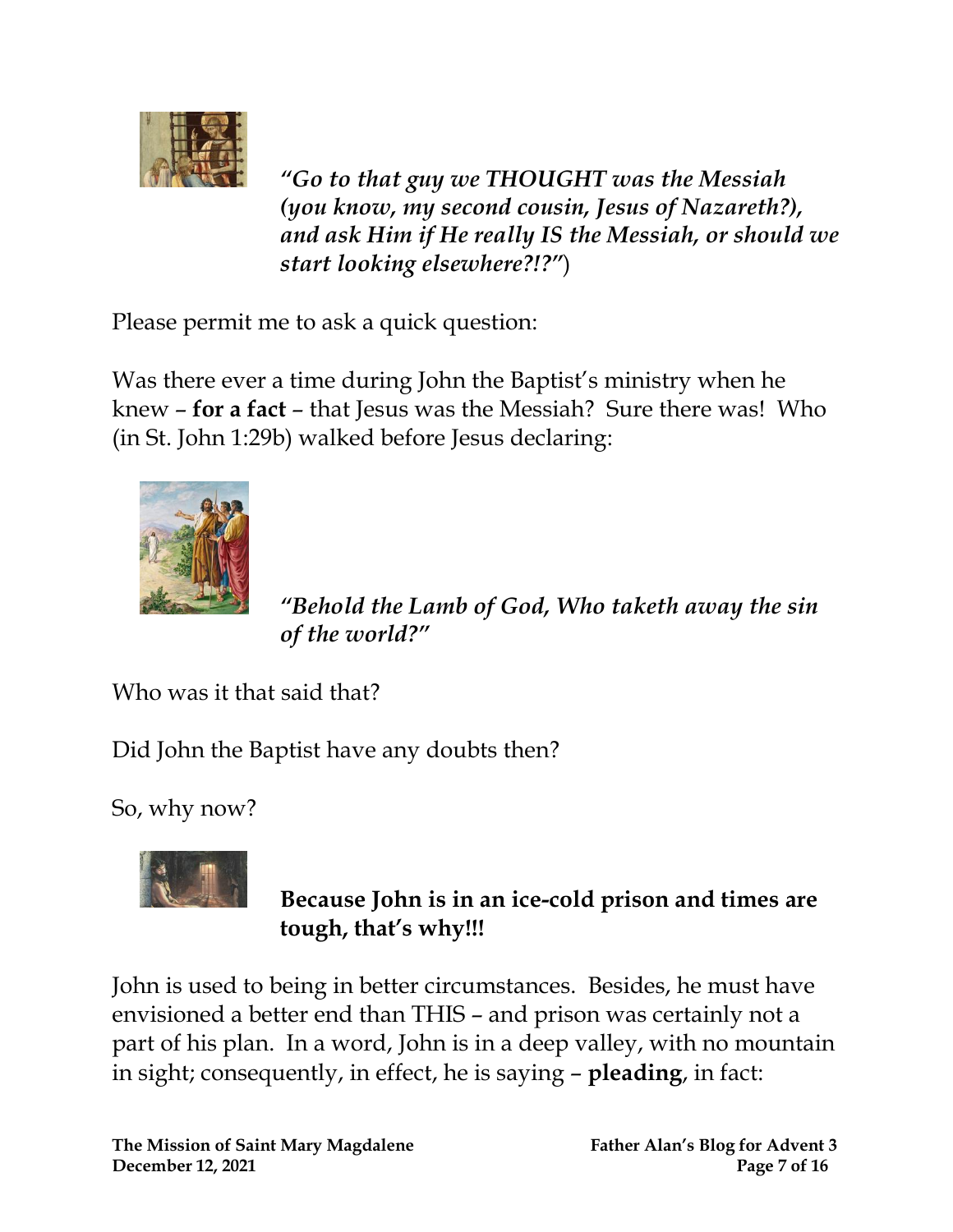#### *"Jesus, if You're REALLY the Messiah, why am I in here? Don't tell me this is part of the script! Why is it happening this way?"*



Many Christians live for Jesus Christ for years and years, and, at times (during what some might call "Glory Days"), they see Him work powerfully in their lives and in His Church. Mostly, though, through the seemingly-never-ending cycle of spiritual ups and downs, these same Christians tend to learn and grow in their "faith walk" by "rolling with the ecclesiastical punches". But, as a result, over time, ever so gradually, imperceptibly (yet predictably), things slow down for them spiritually. The excitement they felt when Jesus first touched their hearts wanes, causing:



**their vision for God to** *diminish;* **and**

**their attitude of gratitude to** *weaken.*

Therefore, many Christians often find their faith lives on a downhill grade picking up speed – all because the victories and mountaintops of yesterday **did not lead all the way to heaven after all!** Believing that the "Glory Days" at their church were all-too-short-lived (not to mention that a number of new generations have come and gone and

**The Mission of Saint Mary Magdalene Father Alan's Blog for Advent 3 December 12, 2021 Page 8 of 16**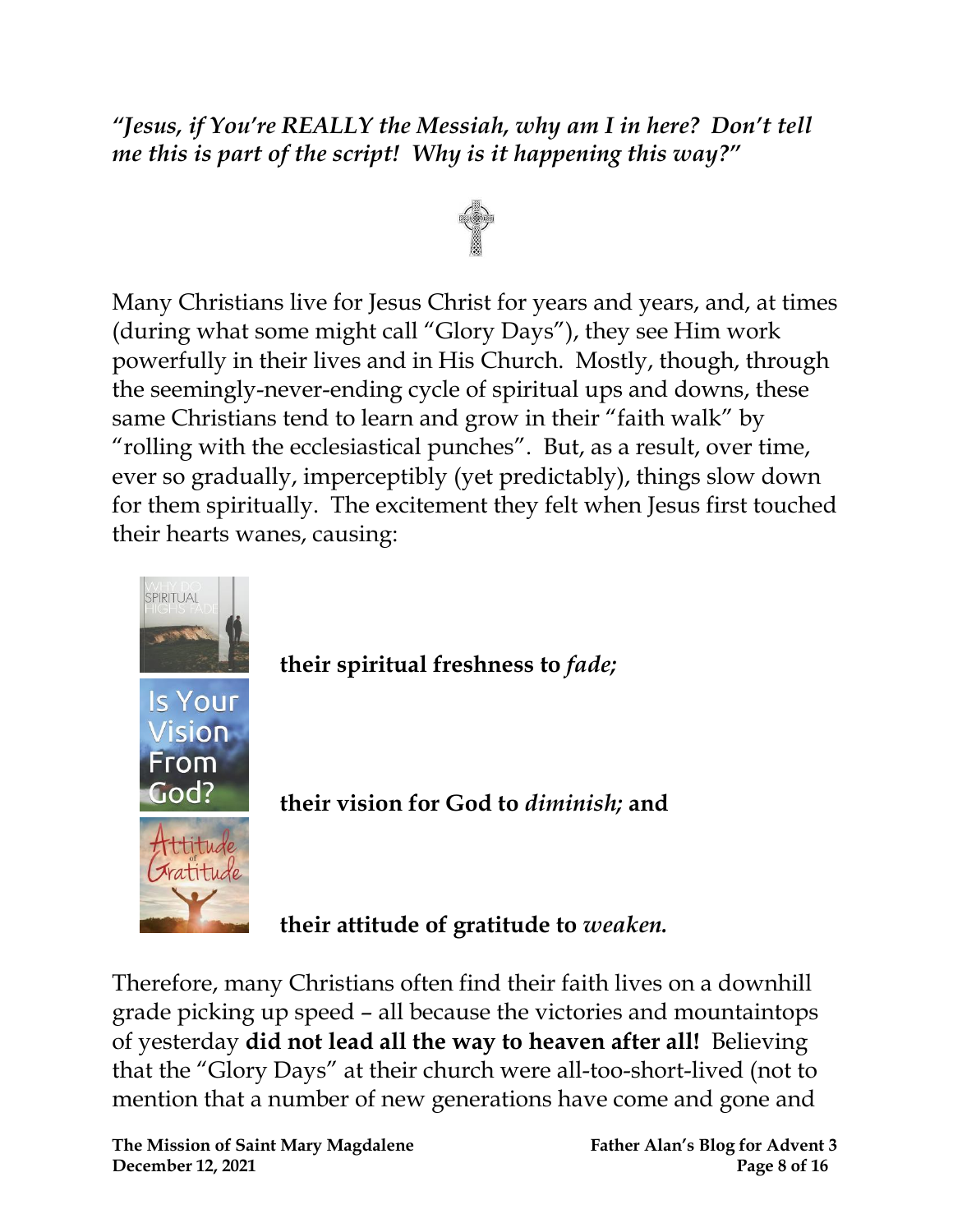still the "Glory Days" haven't returned since **forever** – and, now, probably never will happen again), many Christians have grown cynical and have adopted a mindset – and "heartset" – of unyielding uncertainty. In a nutshell, they experience continual **doubtstorms**.



**(Which, by the way, is precisely what happened to John the Baptist.)**



Now, I don't know about you, but this gives me a great deal of **comfort** to know that even a man of his stature (as great as he was), John the Baptist, in times of difficult circumstances and crippling depression, experienced his own doubtstorm. It tells me that I'm NORMAL – that I'm not a spiritual freak for having low times!

Mark this down:



**If John the Baptist (that is, the same person who Jesus described as "***among-those-born-of-womenthere-has-not-risen-anyone-greater***") experienced a doubtstorm, then we will all endure doubtstorms.**

Anyone who has believed in Jesus Christ, for any length of time, can think of periods when he or she had doubtstorms:



**about God's love (***"If you love me God why am going through this?"***); or**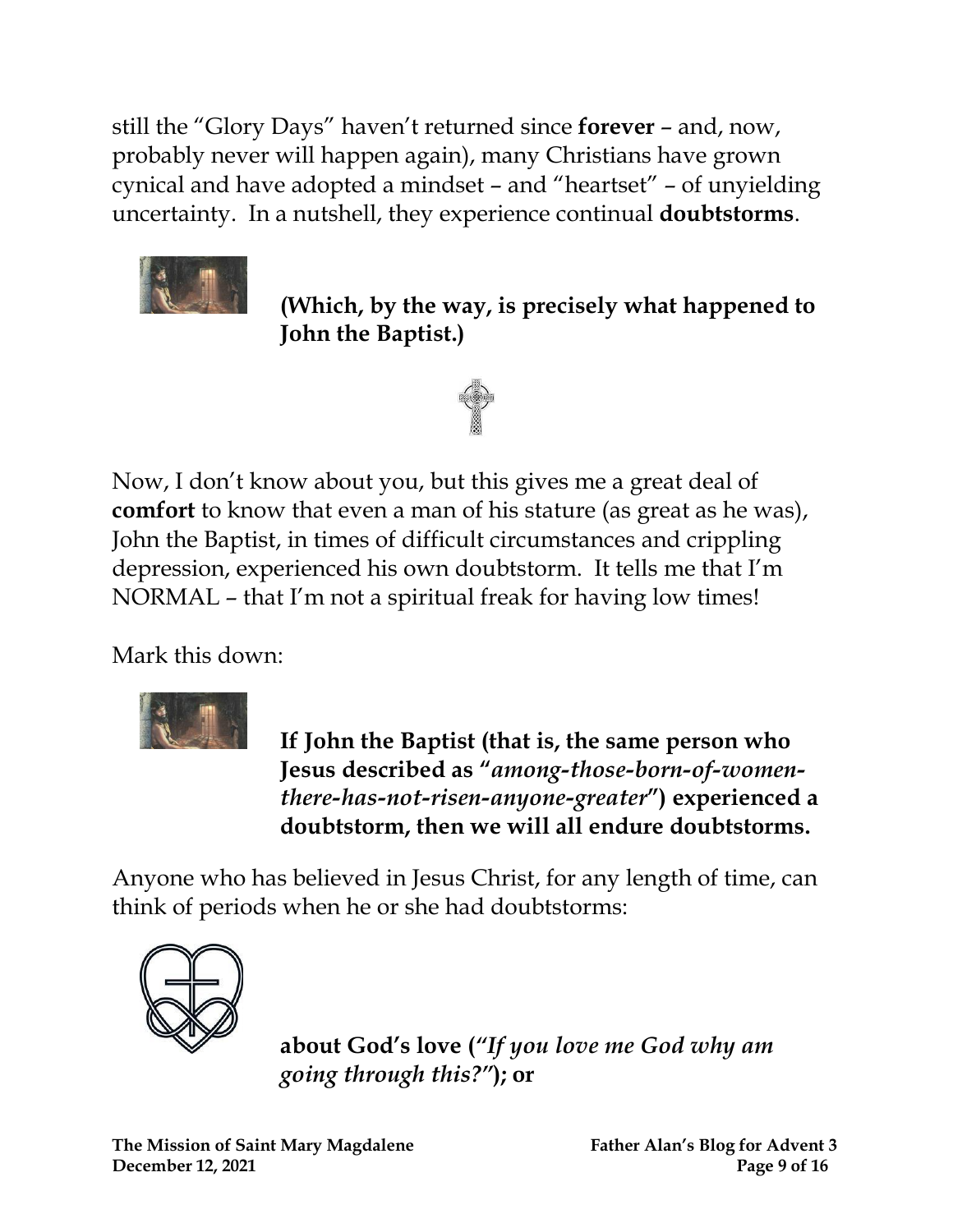

**about God's power (***"Why don't You fix this situation Lord?"***); or**



**about God's justice (***"How can You let them get away with that Lord?"***); or**



**about Jesus' return (***"Will the rapture happen in my lifetime – or at all?"***); or**



**About one's salvation (***"How do I know that I'm really going to heaven?"***)**

We can all take solace in the fact (rejoice, even!) that:



**all believers have doubtstorms at some time during their earthly journeys.**

Furthermore, doubtstorms tend to come precisely when we're in:



**a deep, foreboding valley; or**

**a dark, frozen prison.**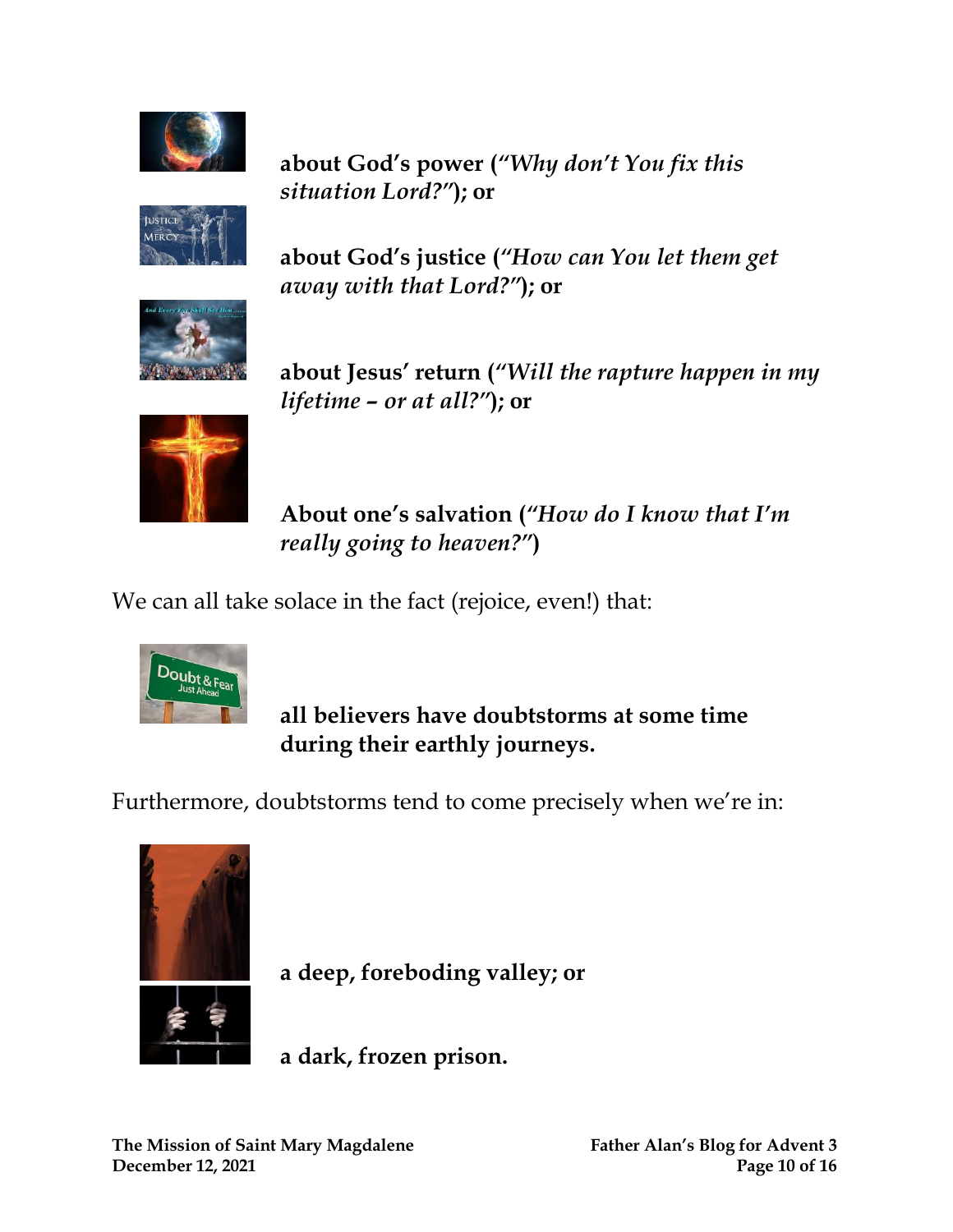So what is our prison? Is it:



**personal finances; or**

**family problems; or**

**marital conflict; or**



**physical / mental / spiritual illness; or**

**disappointment / discouragement / depression?**

Or, perhaps, some combination of these.

And as we've sat in our dark, dank, ice-cold prison cells, chances are pretty good that we – like John the Baptist before us – have thought things like:

*"Jesus, what gives? You know that I've done all that I know to do. I've tried to be faithful. I've tried to serve you. I know I'm not perfect, Lord but at least I'm trying! So just what are YOU going to do to help me?"* 

Or to quote John the Baptist himself (St. Matthew 11:3):

*"Art Thou He that should come, or are we to look for another?"*

Let me give you, in a word, the reason for John the Baptist's, um, "perplexity". Because Jesus of Nazareth had not lived up to John's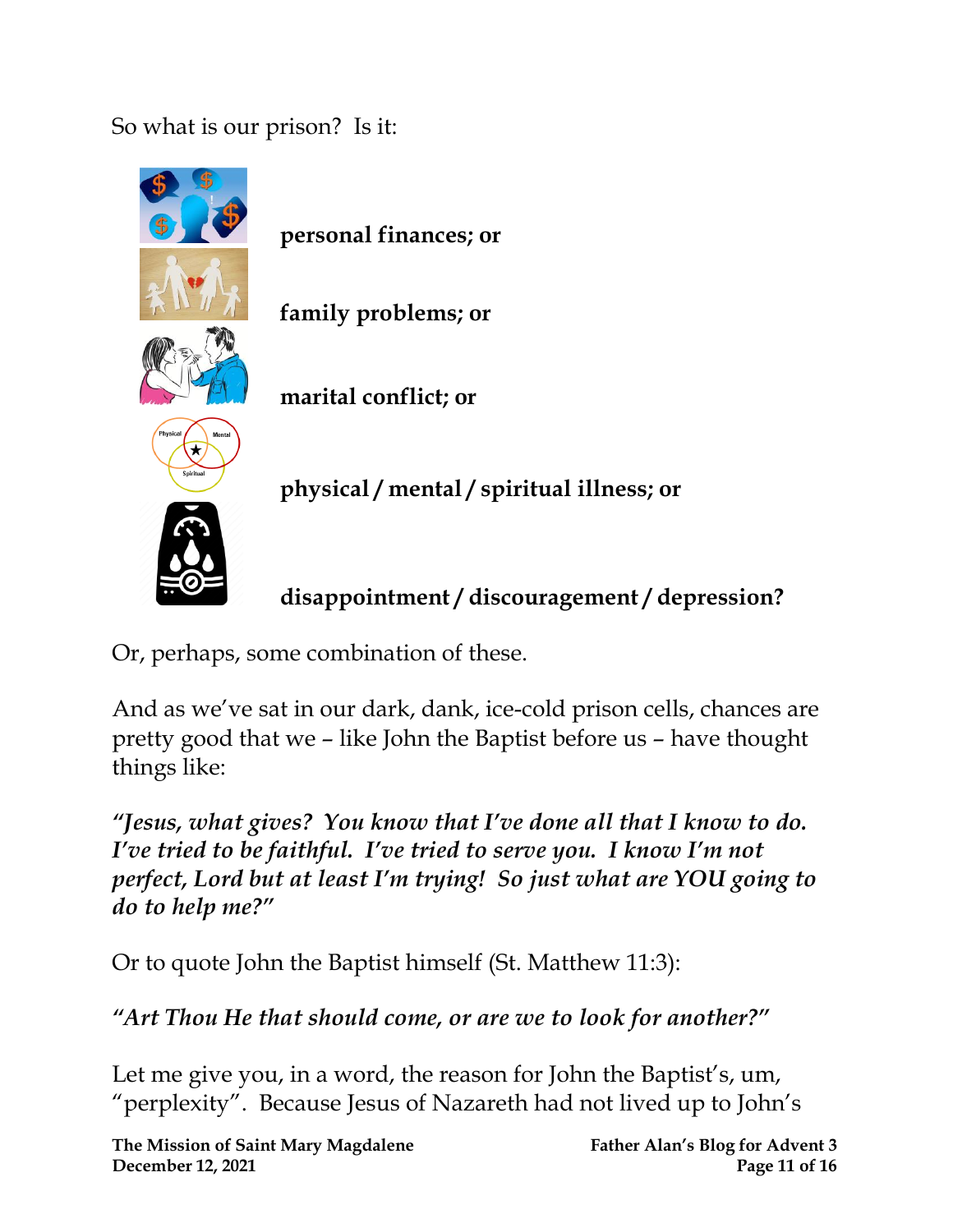pre-conceived notion of what God's Messiah should be and should do, John began to have severe doubts. For, in his mind, John had created a mold into which Jesus should fit, and when Jesus didn't, it caused John to experience a doubtstorm.

(In reality, though, John the Baptist didn't have "The Big Picture" – that is, John had an incomplete revelation of Who God is and of how he, as a mere human, fit into God's overall divine plan.) In short, John did not understand that Jesus (as Saviour) came the first time:



**to suffer; and**

**to bleed; and**

**to die**

for our sins. And that the NEXT time Jesus (as Lord) came, He would:



**judge the nations (separating the "sheep" from the "goats", if you will); and then**



**set up His eternal kingdom.**

What's more, it was precisely this lack of understanding of not being able to see "The Big Picture" that caused John the Baptist to have

**The Mission of Saint Mary Magdalene Father Alan's Blog for Advent 3 December 12, 2021 Page 12 of 16**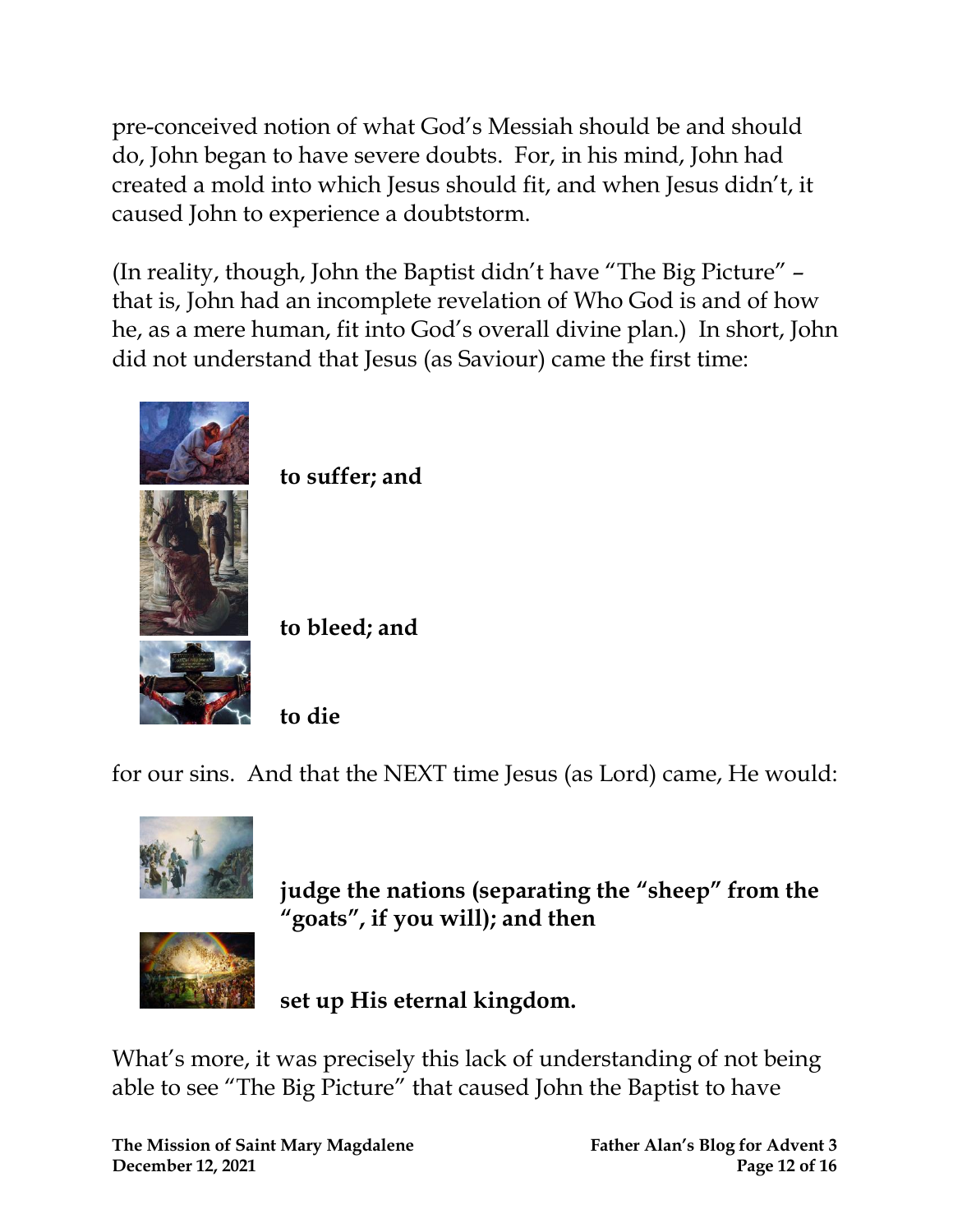serious doubts – namely, to experience his doubtstorm.



Now, notice the tact and the tenderness that Jesus uses when responding to John, in verses 4-5 of today's Gospel Lesson. Jesus quotes a prophecy from Isaiah 35:5-6 written 725 years before.

(By the way, I find this particular passage of Holy Scripture to be most comforting, as it assures me that during my own doubtstorms, God understands and is in complete control of the situation.)

## *"Then the eyes of the blind shall be opened and the ears of the deaf shall be unstopped. Then shall the lame man leap as an hart and the tongue of the dumb sing."*

Jesus tells John's disciples to go back to John and tell him these things because Jesus knows that John will immediately recognize them as the very credentials that God's Messiah was to manifest. Also, tactfully, yet tenderly, Jesus adds (verse 6):

## *"Blessed or happy is the person who trusts Me or is not angry with me or does not doubt me even when he doesn't understand."*

In the same vein, I am reminded of what an inspired poet once anonymously confessed:

*"My life is but a weaving between my Lord and me. I cannot choose the colors He worketh steadily. Oft times He weaveth sorrow and I in foolish pride Forget He sees the upper and I the underside. Not till the loom is silent and the shuttle ceases to fly Shall God unroll the canvas and explain the reason why."*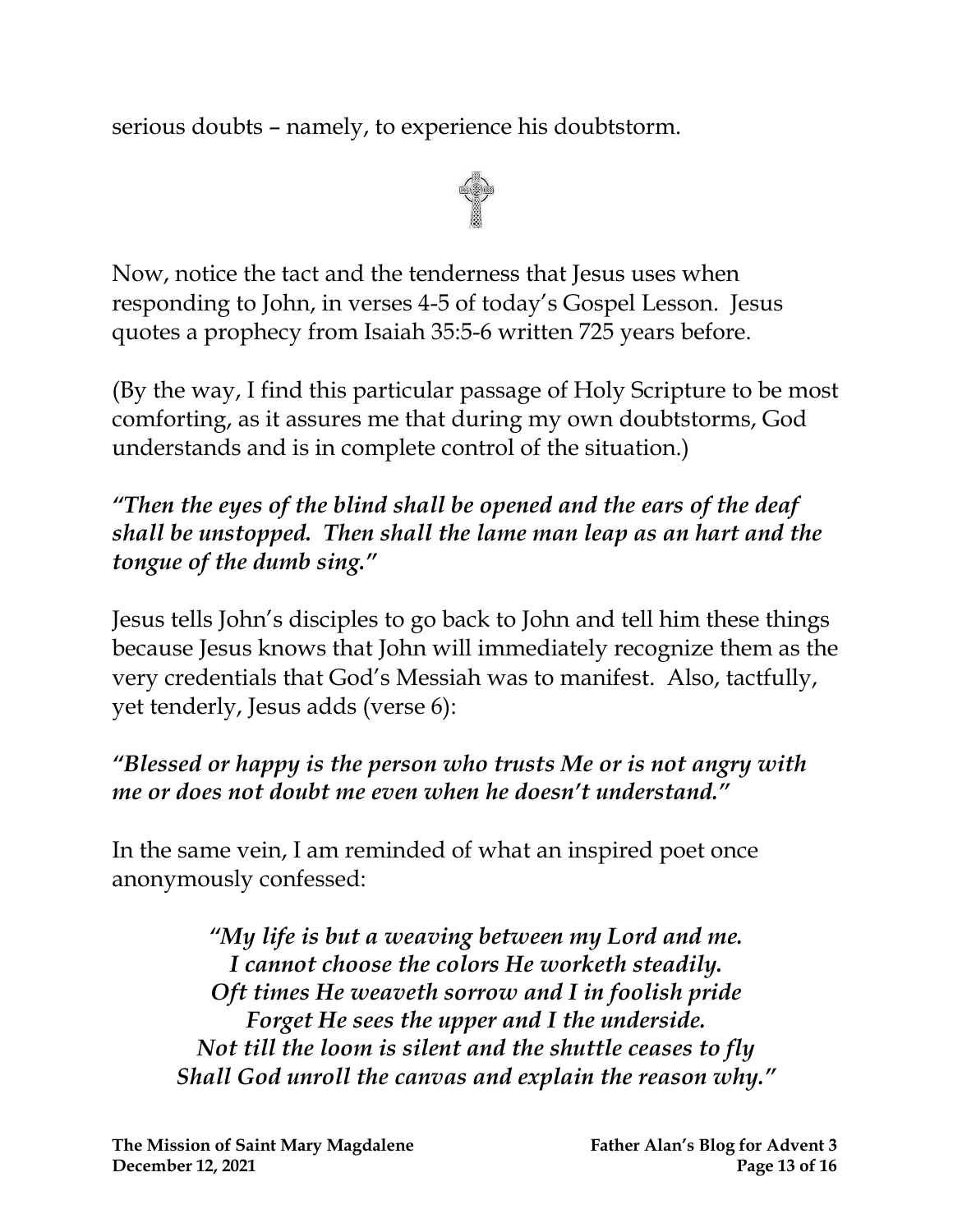In his dark, dank, ice-cold prison cell, John the Baptist could no longer see the good. He could no longer see Jesus. All he could see were the dire circumstances around him.

Similarly, while we are here on earth all we can see are the "underside" of things:



**the tragedy; and**



**the loss; and**



**the heartbreak; and**



**the sorrow.**

But someday soon, when our Lord and Saviour Jesus Christ comes for the second and final time, our loving Heavenly Father will unroll the canvas for us. And as finally we discern "The Big Picture", we will joyfully exclaim:

*"Oh, now I see! Now I understand why you had to use those dark colours over here! And insert those bland areas over there it's the only way it could have worked! Now I see the Big Picture! Wow! All things really DO work together for good !"*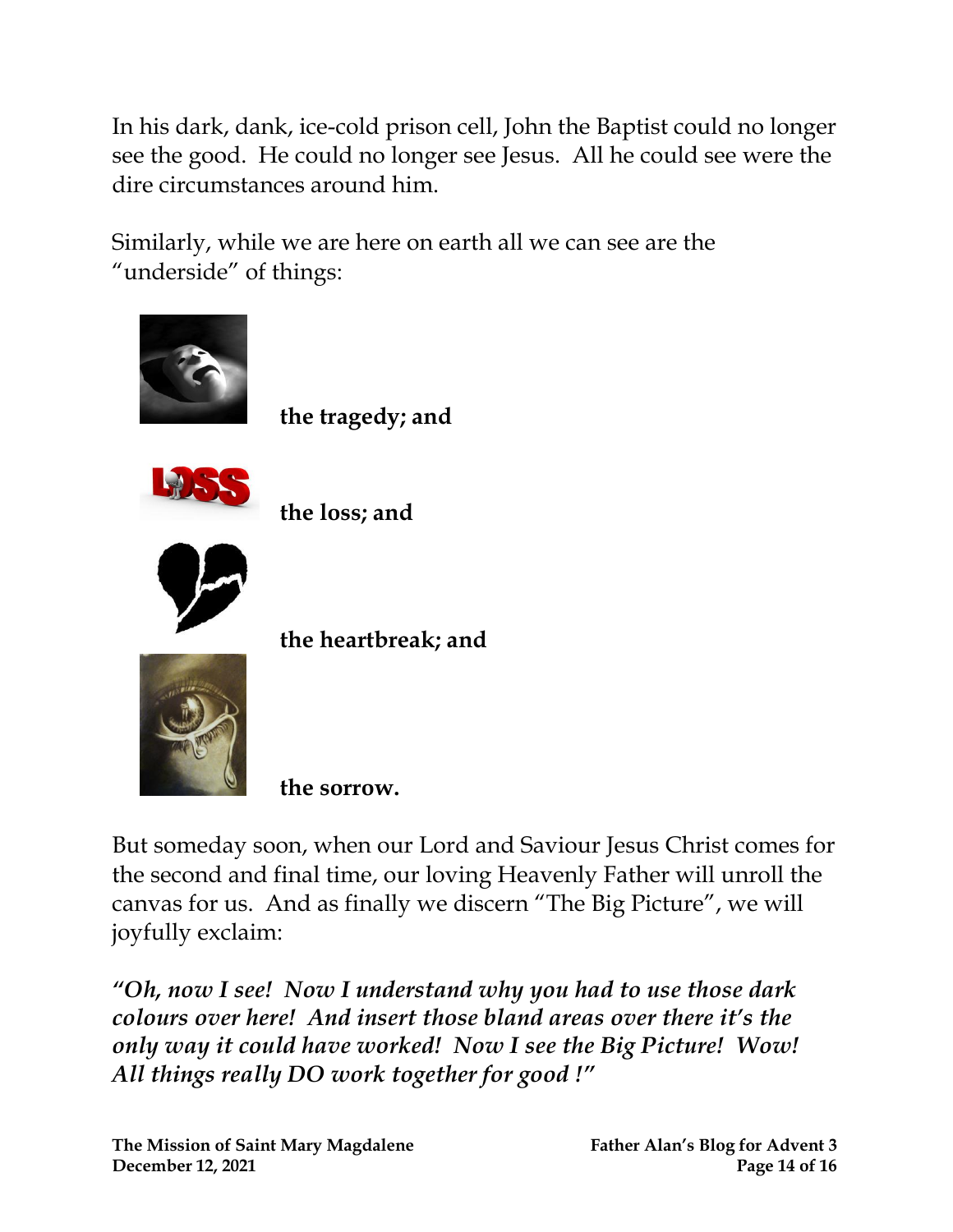We just need to hold fast to these encouraging words from St. Paul (Romans 8:28), as alluded to earlier:

## *"And we know that in all things God works for the good of those who love Him and who have been called according to His purpose."*

Or as Andrew Murray was quoted as saying by Amy Carmichael in her 1995 book, "Though the Mountains Shake":



**First, He brought me here, it is by His will I am in this strait place: in that fact I will rest.** 



**Next, He will keep me here in His love, and give me grace to behave as His child.** 



**Then, He will make the trial a blessing, teaching me the lessons He intends me to learn, and working in me the grace He means to bestow.** 



**Last, In His good time He can bring me out again – how and when He knows.**